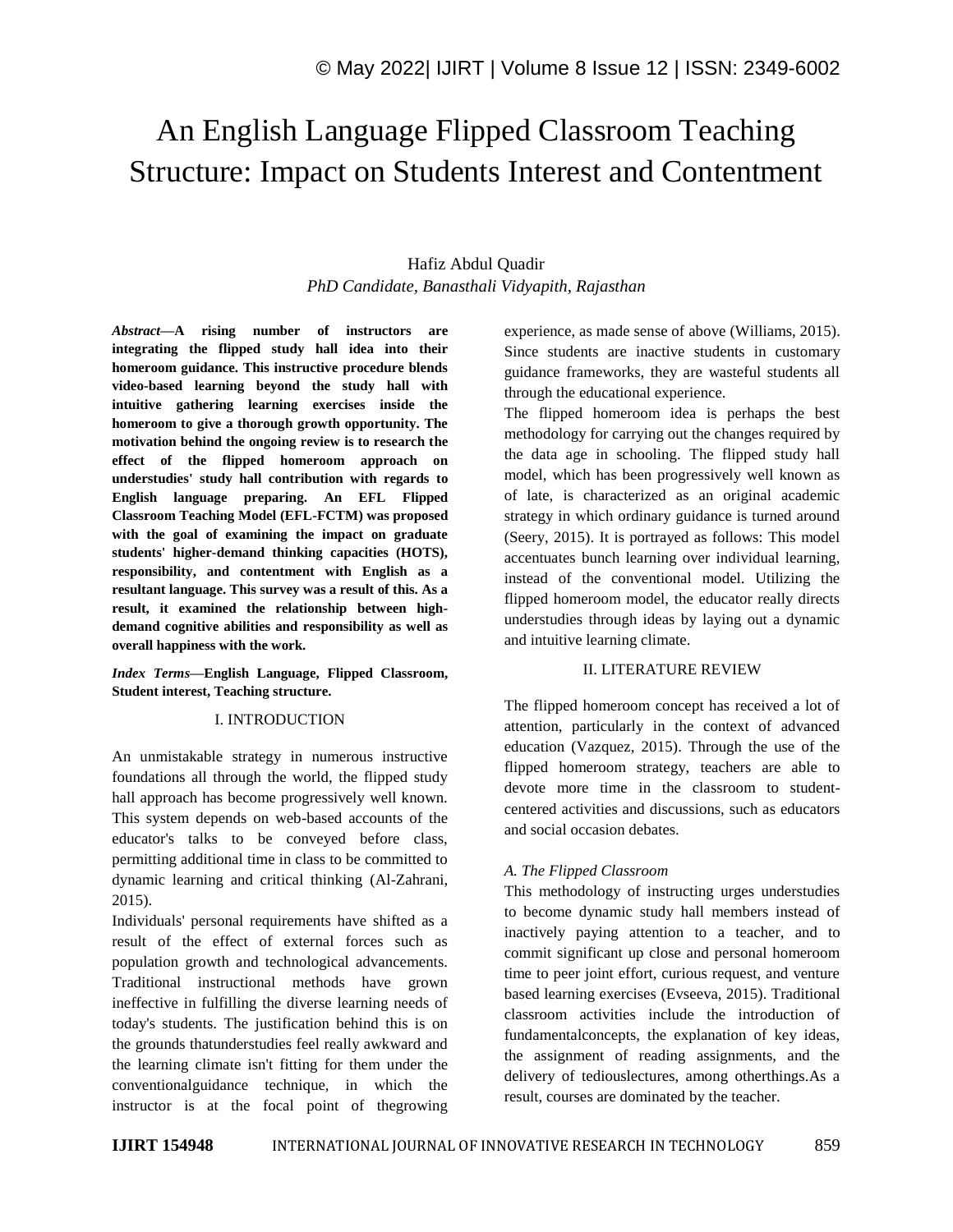The flipped study hall idea is a mix of inside and outside homeroom exercises that are directed in the contrary request. Understudies are answerable for the exercises that occur beyond the study hall, for example, watching films, visiting course-related sites, paying attention to sounds, perusing significant references, etc. In any case, educators should lay out an intelligent climate inside the homeroom that empowers pair and gathering fill in as well as involved exercises and higher request figuring abilities for understudies to acquire all the more actually (Farah, 2014).

#### *B. Student Satisfaction*

At the point when understudies express ideal sentiments about the instructing and learning exercises and encounters that have been carried out in the flipped homeroom, this is alluded to as understudy fulfillment. A few understudies are frustrated with their eye to eye opportunities for growth for an assortment of reasons. The essential justification behind this is the educator's mastery over the study hall, which urges students to become exhausted and detached (Grypp, 2015). The absence of association between students, which brings about disconnection and an awkward learning climate, is another contributing element.

Understudies were generally satisfied with the flipped homeroom technique, as found by Al-Zahrani (2015), who conducted an inquiry into their impressions of it. (Prefume, 2015), a follow-up study, looked at the impact of a flipped homeroom arrangement on the division of Japanese as a language. It was clear from the data that kids had favourable impressions of the flipped homeroom approach. A study by Gross et al. (2015) looked at how the flipped homeroom approach affected student accountability, student euphoria, and insightful achievement.

#### *C. The Flipped Classroom Model: A Full Picture*

Momentarily, the Flipped Classroom as portrayed by Jonathan Martin is:

You can flip your guidance so understudies watch and pay attention to your talks... for schoolwork, and afterward utilize your important class time to do what was recently done in schoolwork, for example, handling troublesome issues, working in gatherings, exploring, teaming up, making, and making. In spite

of the fact that lecture halls are increasingly being converted into laboratories or studios, the dissemination of information has not slowed down. The content, which is often the theoretical or lecturebased component of the course, can be accessed and managed by the student in a more straightforward manner when the classroom is turned upside down. This is one of the advantages of the flipped classroom.

- Regardless of their physical locations, students, teachers, and subject matter experts can engage in conversation and share their ideas with one another.
- The lectures are turned into homework, and the time in class is allocated for student collaboration, experiential exercises, debate, and laboratory work.
- Increases the number of students who have admittance to scant assets, such as specialist professors and courses, providing these students with the opportunity to study from the most credible sources and to continue having access to rigorous content; this increases the number of students who have access to scarce resources.
- Students are granted access to courses offered at higher-level schools, which enables them to move through their education at their own rate.
- Gets ready understudies for a future as worldwide residents. They have the opportunity to engage in conversation with students and teachers from all over the world, which provides them with the chance to learn about and encounter diverse cultures, languages, ideas, and experiences shared by others.
- Provides the opportunity for pupils who have a variety of learning styles and capabilities to learn at their own speed and using conventional approaches.

Students have command over the media, which gives them the opportunity to examine any parts of the video that they are having trouble comprehending, those that require further reinforcement, and/or those that are very interesting to them. According to the findings of the research, this is one of the most significant advantages of employing the use of video.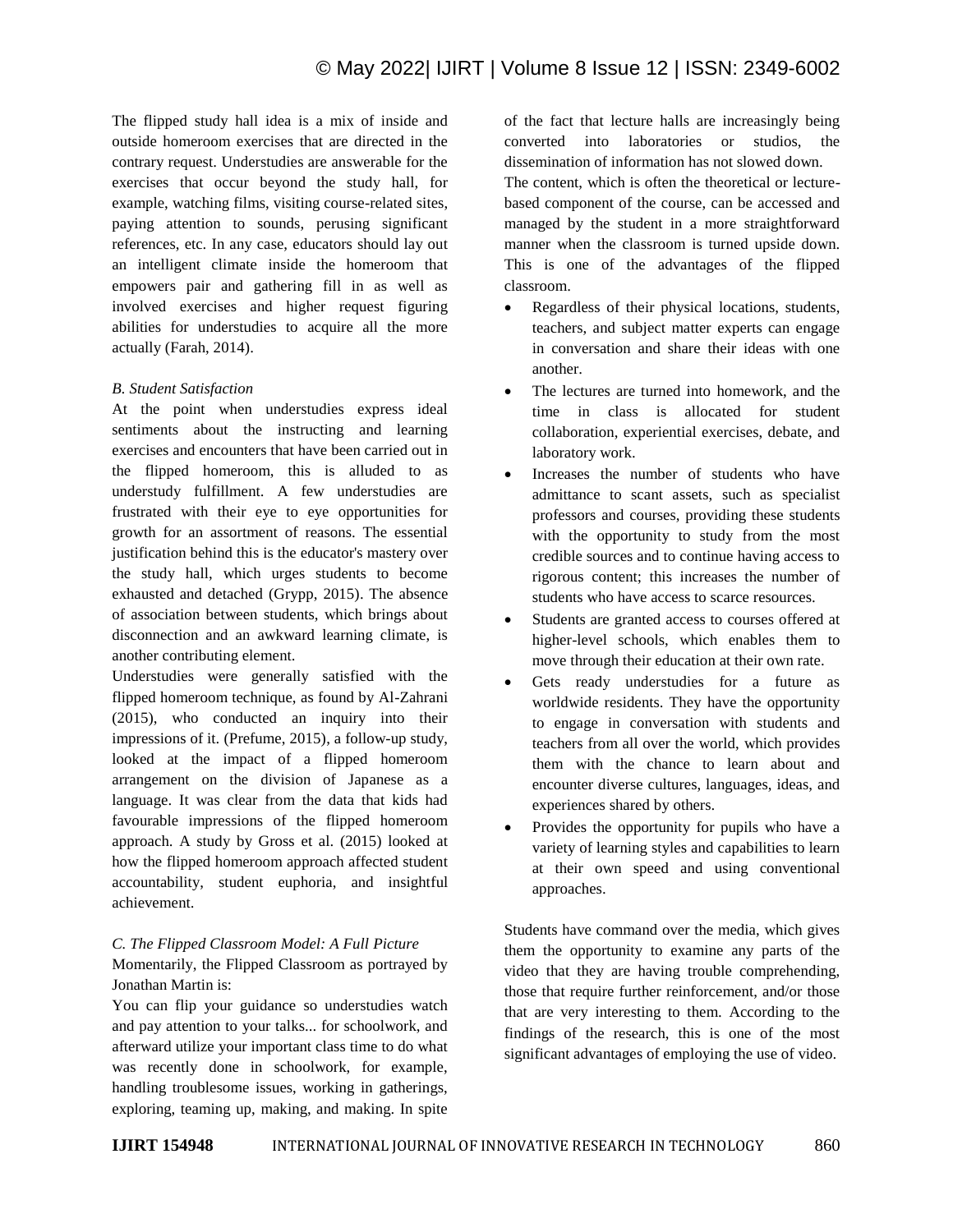

Figure 1: The Flipped Classroom Model

### III. METHODOLOGY

### *A. Research Design*

The review utilized a semi trial procedure to explore the effect of the (EFL-FCTM) on understudies' higher order thinking abilities, commitment, and by and large joy with their schooling. Members were arbitrarily relegated to one of two gatherings: the trial bunch or the benchmark group, contingent upon their orientation. Understudies in the two gatherings took a pretest in higher-request figuring abilities to check their degree of readiness for the intercession before it started.

#### *B. Satisfaction Scale*

A survey was created for this reason in light of earlier examination on understudy fulfillment with the flipped homeroom showing model (EFL-FCTM) and it was regulated to understudies. To decide its legitimacy, it was analyzed by various experts in the fields of language guidance, appraisal, and assessment, and certain alterations were made. Cronbach's Alpha was utilized to decide the dependability of the survey (0.81). It was simply managed to the children in the exploratory gathering after the intercession had occurred.

# IV. RESULT AND DISCUSSION

Table 1 shows the consequences of the investigation of understudy fulfillment with the (EFL-FCTM), which included working out the means and standard deviations for the 16 things of the fulfillment scale. The general mean score of understudy fulfillment

was (M=4.16, SD=.48) with a standard deviation of.49. Every one of the things scored profoundly, with scores going from (4.00) to (4.36). For the most

part, students found the flipped approach to be an enjoyable experience because it pushed them to think creatively and on a very basic level, provided them with relevant and appropriate learning materials, allowed them to use appropriate tools to support their learning, and reduced their feelings of exhaustion and strain.

| Table 1: The mean scores and standard deviation of |  |
|----------------------------------------------------|--|
| the satisfaction scale.                            |  |

| No.            | Items                                                                                                                                                                                    | Mean | Std. Deviation |
|----------------|------------------------------------------------------------------------------------------------------------------------------------------------------------------------------------------|------|----------------|
| 1              | The flexible nature of the<br>flipped learning approach<br>allows it to adjust to the<br>objectives,<br>aims.<br>and<br>learning activities<br>of a<br>given course.                     | 4.16 | .82            |
| $\overline{2}$ | My ability to contribute to<br>my language acquisition<br>facilitated<br>is<br>by<br>the<br>instructional<br>method<br>flipped<br>known<br>as<br>learning.                               | 4.24 | .89            |
| 3              | My learning is facilitated<br>by the use of the flipped<br>classroom, which gives<br>me access to the resources<br>I require.                                                            | 4.14 | .87            |
| $\overline{4}$ | My classroom uses<br>the<br>flipped<br>model<br>of<br>instruction, which forces<br>me to examine my own<br>work and think in fresh<br>about<br>how<br>ways<br>to<br>approach problems.   | 4.32 | .73            |
| 5              | In general, I am pleased<br>the<br>depth<br>with<br>and<br>breadth of the information<br>presented in the various<br>learning materials.                                                 | 4.23 | .77            |
| 6              | The structure and layout<br>of the learning materials<br>that<br>the<br>organisation<br>provides<br>are excellent,<br>and I am satisfied with<br>both aspects.                           | 4.22 | .70            |
| 7              | am satisfied with the<br>L<br>in<br>which<br>the<br>manner<br>has<br>included<br>project<br>various<br>forms<br>of<br>technology<br>and<br>multimedia materials.                         | 4.19 | .69            |
| 8              | am satisfied with the<br>L<br>degree of control<br>and<br>independence I have in<br>determining the subject of<br>education<br>my<br>and<br>the<br>manner in which I will<br>acquire it. | 4.16 | .80            |